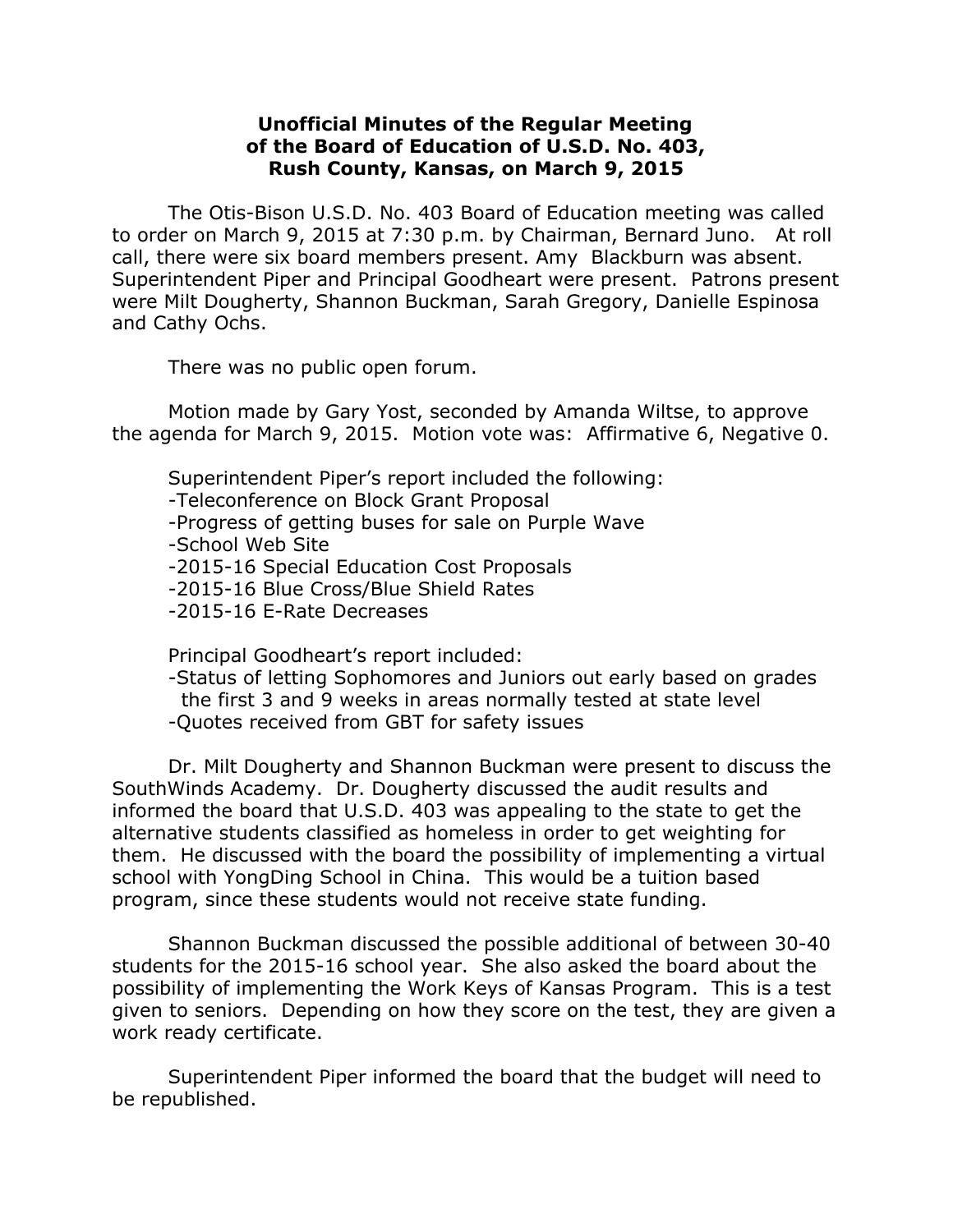Superintendent Piper discussed summer school with the board.

Sarah Gregory gave a technology report, which included quotes from GBT to replace wiring in each building; technology fees implementation; and, laptop and iPad inventories.

Motion made by Camie Hlavlaty, seconded by Ted Bannister, to approve the February 9, 2015 regular board meeting minutes, treasurer's report, accounts payable, activity funds and petty cash fund. Motion vote was: Affirmative 6, Negative 0.

Motion made by Gary Yost, seconded by Ted Bannister, to approve the 2015-16 school calendar as presented. Motion vote was: Affirmative 6, Negative 0. (Copy of calendar attached and hereto made a part of these minutes.)

Ted Bannister moved, seconded by Amanda Wiltse, to approve the Resolution for Destruction of Records. Motion vote was: Affirmative 6, Negative 0. (Copy of Resolution attached and hereto made a part of these minutes.)

Gary Yost moved, seconded by Verla King, to allow the seniors to purchase their iPads at a cost of \$100.00. Motion vote was: Affirmative 6, Negative 0.

Motion made by Gary Yost, seconded by Ted Bannister, to approve the Capital Outlay Resolution. Motion vote was: Affirmative 6, Negative 0. (Copy of Resolution attached and hereto made a part of these minutes.)

Superintendent Piper discussed possible budget cuts with the board. No action resulted from this discussion.

Camie Hlavaty moved, seconded by Gary Yost, to approve getting applications for summer help. Motion vote was: Affirmative 6, Negative 0.

There was no action taken on Item H – Consideration of Approval of Possible Change to 2014-15 School Calendar.

Gary Yost moved, seconded by Ted Bannister, to go into executive session for twenty (20) minutes with the board and calling in Superintendent Piper and Principal Goodheart as needed, to discuss personnel matters of nonelected personnel and to protect the privacy interests of the individual(s)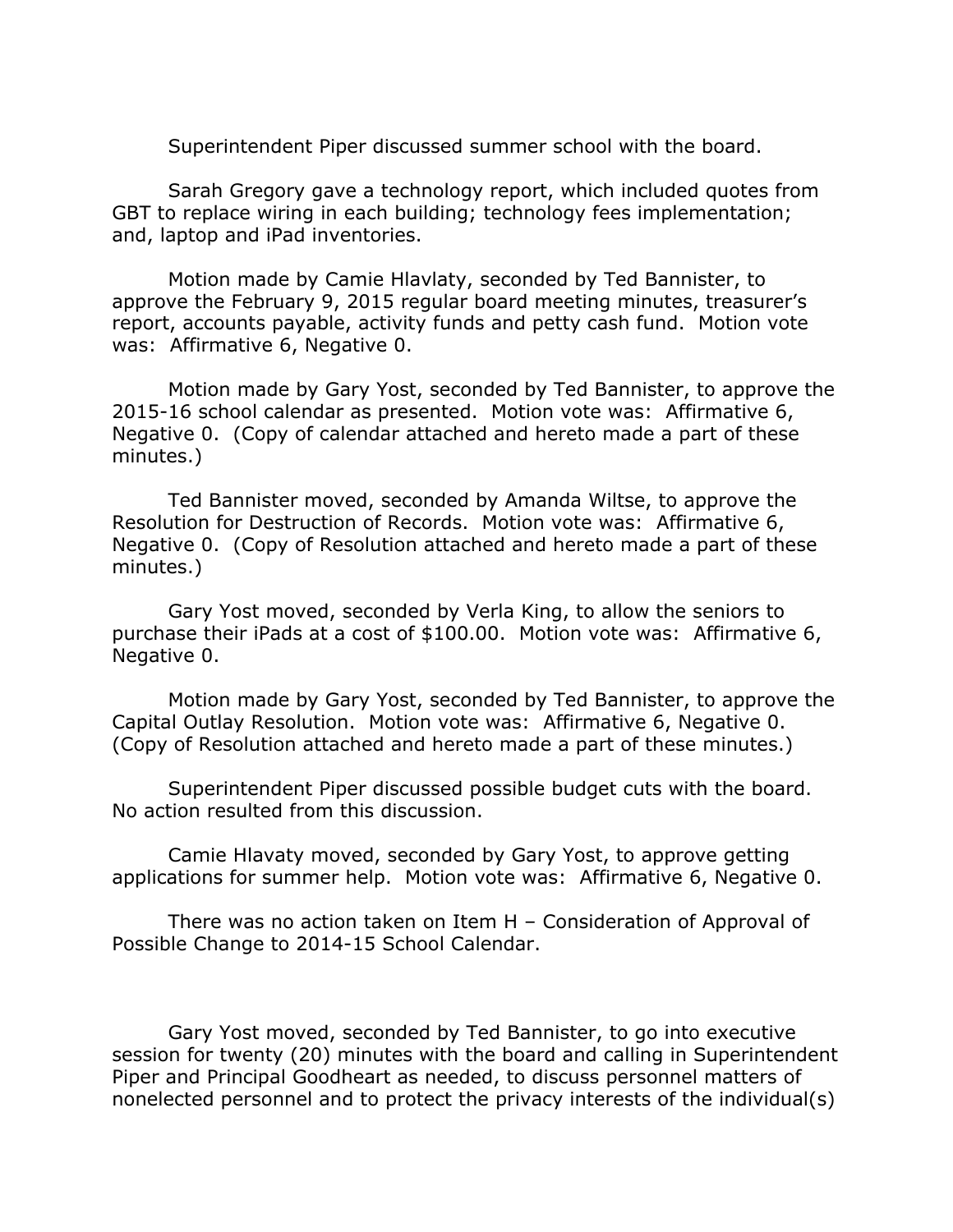to be discussed and that we return to open session in this room at 10:24 p.m. Motion vote was: Affirmative 6, Negative 0.

The meeting was resumed at 10:24 p.m.

Bernard Juno moved, seconded by Camie Hlalvaty, to go into executive session for twenty (20) minutes with the board and Principal Goodheart and calling in Superintendent Piper as needed, to discuss personnel matters of nonelected personnel and to protect the privacy interests of the individual(s) to be discussed and that we return to open session in this room at 10:45 p.m. Motion vote was: Affirmative 6, Negative 0.

The meeting was resumed at 10:45 p.m.

Camie Hlavaty moved, seconded by Ted Bannister, to go into executive session for twenty (20) minutes with the board, calling in Principal Goodheart and Superintendent Piper as needed, to discuss personnel matters of nonelected personnel and to protect the privacy interests of the individual(s) to be discussed and that we return to open session in this room 11:05 p.m. Motion vote was: Affirmative 6, Negative 0.

The meeting was resumed at 11:05 p.m.

Bernard Juno moved, seconded by Ted Bannister, to go into executive session for twenty (20) minutes with the board and calling in Superintendent Piper and Principal Goodheart as needed, to discuss personnel matters of nonelected personnel and to protect the privacy interests of the individual(s) to be discussed and that we return to open session in this room at 11:26 p.m. Motion vote was: Affirmative 6, Negative 0.

The meeting was resumed at 11:26 p.m.

Ted Bannister moved, seconded by Bernard Juno, to go into executive session for ten (10) minutes with the board and calling in Superintendent Piper and Principal Goodheart as needed, to discuss personnel matters of nonelected personnel and to protect the privacy interests of the individual(s) to be discussed and that we return to open session in this room at 11:38 p.m. Motion vote was: Affirmative 6, Negative 0.

The meeting was resumed at 11:38 p.m.

Motion made by Ted Bannister, seconded by Gary Yost, to approve a one (1) year contract extension for Superintendent Piper. Motion vote was: Affirmative 6, Negative 0.